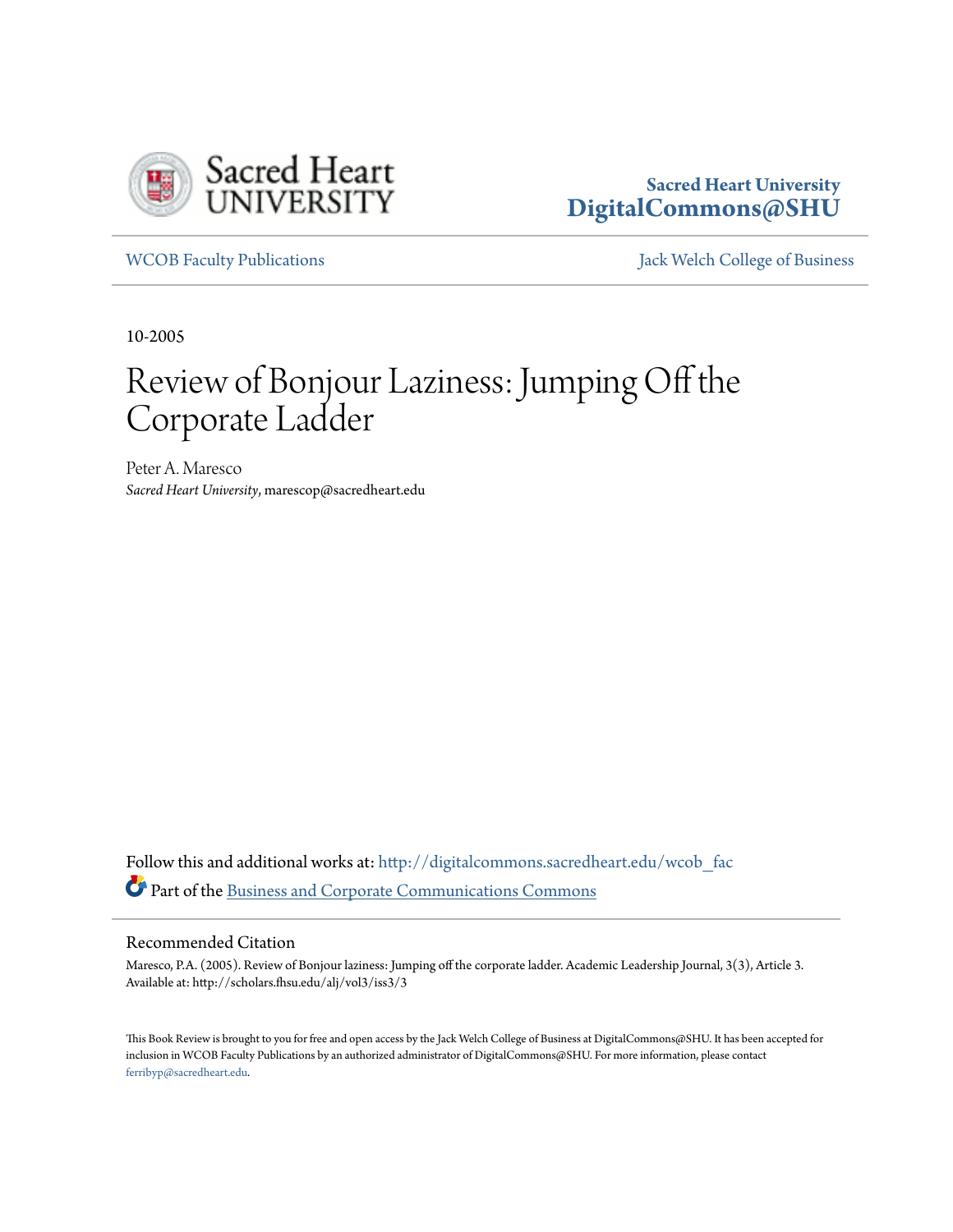# **Academic Leadership Journal**

### **Bonjour Laziness: Jumping Off the [Corporate](http://www.academicleadership.org/113/bonjour_laziness_jumping_off_the_corporate_ladder/) Ladder**

Issues: Fall 2005 - [Volume](http://www.academicleadership.org/issue/fall-2005/) 3 Issue 3 Posted On 2010-09-16 08:38:29 Author(s): Peter [Maresco](http://www.academicleadership.org/author/pmaresco1071/)

Bonjour Laziness: Jumping Off the Corporate Ladder by Corinne Maier,

New York: Pantheon Books, 2005, 137 Pages, ISBN: 0-375-42373-7

Peter A. Maresco, Ph.D.

College of Business

Sacred Heart University

Fairfield, CT

This is an anti-leadership book if ever there was one. Or is it?

Anyone interested in the subject of corporate leadership is well aware of how many books are published every year on this subject. One could say that it started in 1982 with the groundbreaking book, "In Search of Excellence" by Tom Peters and Robert Waterman, Jr. However, that was just the beginning. Since then we have had books on leadership written from every possible angle. From "Winning" by Jack and Suzy Welch to all the John Maxwell books to antidotes from former professional sports coaches such as "Wooden on Leadership" and even "Leading From the Heart" by Coach "K" from Duke University. There is "Good to Great" by Jim Collins and even books with titles such as the "Leadership Style of Attila the Hun" and "Jesus CEO". Even Al Dunlap, known to his former employees as "Chainsaw Jack" wrote a book on leadership.

Most of the popular books on Leadership focus on the positive aspects of leadership. Basically, get a good education, find a job that fits your skills and interests, work hard, work yourself up the corporate ladder and become a success. Oh yes, while all this is going on you might have to "pay your dues" whatever that might mean, within the constructs of a given corporate culture, but it will certainly be worth it once all those perks start rolling in. What about your subordinates? Hopefully they are looking out for themselves.

"Bonjour Laziness: Jumping Off the Corporate Ladder" offers the reader a somewhat tongue-in-cheek look at what might happen if someone or a group of employees were to take the exact opposite approach to their jobs. Basically, do as little as possible. The book, which has over 270,000 copies in circulation in France and 70,000 in Spain, also has rights to publication in over 19 other countries. Written with a certain amount of Gallic wit by French author and practicing psychoanalyst Corrine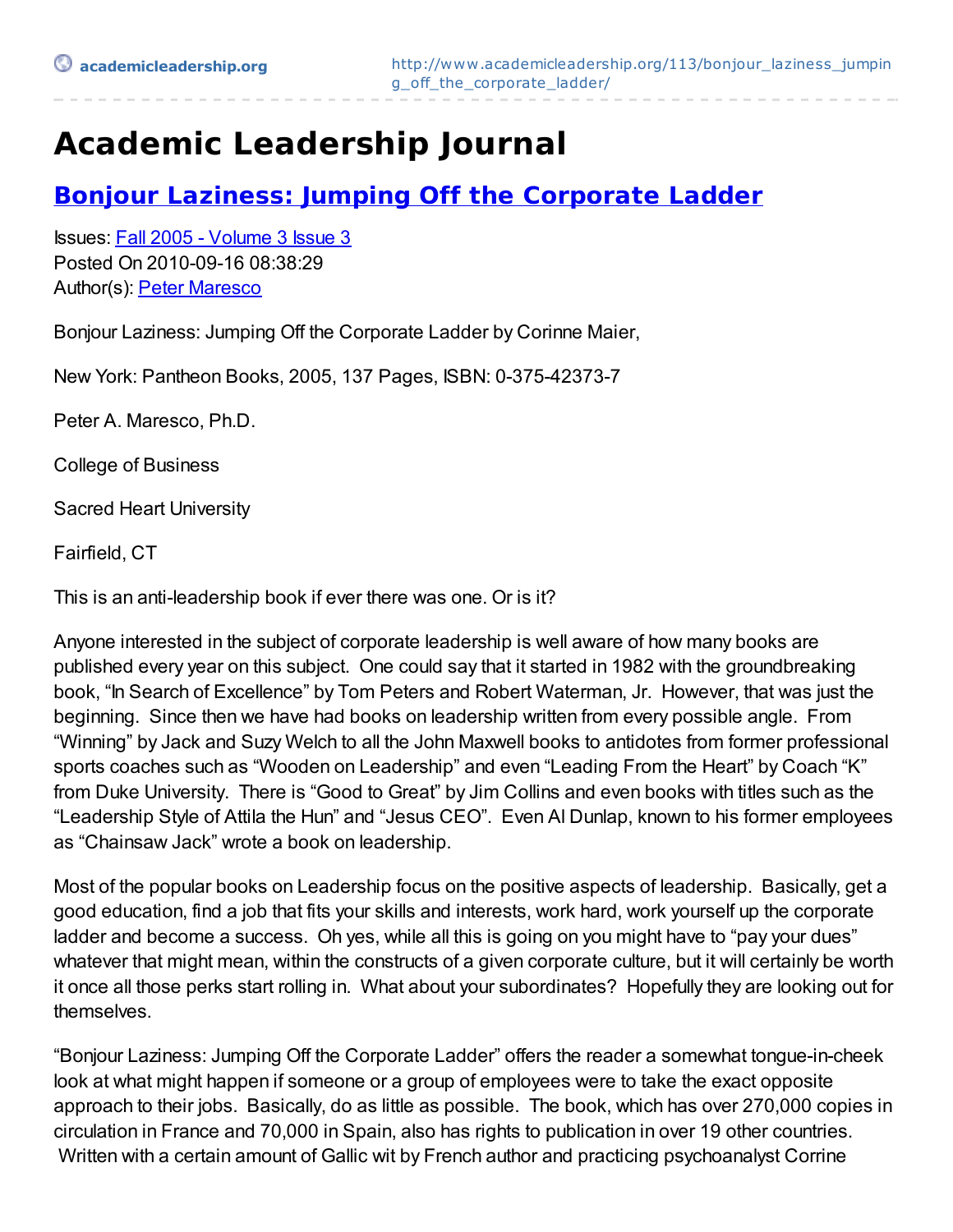Maier, the book at times is hard to read. Perhaps it's the translation or simply the French cultural mindset when it comes to work I am not quite sure. However, some of it is actually quite funny while at the same time on target with her observations. For instance, on the back of the dust jacket are two sections, one entitled "Are you willing to face the truth about work" and the other "Then here are strategies that you need to adopt". I won't list them all here but the following selection will give you an idea as her idea of corporate management.

Under the truth about work section we have:

- What you do is ultimately pointless. You can be replaced any day of the week by the first moron who walks through the door.
- You will not be judged by how well you work but by how well you conform

Under strategies needed to adopt the reader finds the following:

Seek out the most useless positions. The more useless, the more difficult it is to

asses your contribution to the firm's assets.

When you recruit people for temporary positions, treat them well; remember,

They're the only ones who actually do any work.

These observations are found throughout the book and are written in such a way that depending on your particular perspective may hit home or strike out, sorry for the baseball analogy. There are times when I found it hard to distinguish weather or not

the author was actually serious. But that's ok. Take the book with a grain of salt and those of you who have worked in a corporate environment might wonder why it took so long for someone to write what we have known all along.

THE SHRIMP HABIT

(And how it is destroying our world)

by Four Arrows with Brian Ellison

Vancouver: Trafford Publishing. October 2005

Reviewed Tony van Renterghem

Shrimp: A Priority topic for the Academy

We might sometimes excuse college and high school curriculae for not talking about the really important matters like war, global warming, peak oil or depleted uranium because of how complicated the solutions might be to these issues. Although I for one would disagree with such excuses, there is one new book out that makes it clear that the American shrimp-eating habit should be a discussion topic in every classroom, from kindergarten to graduate school.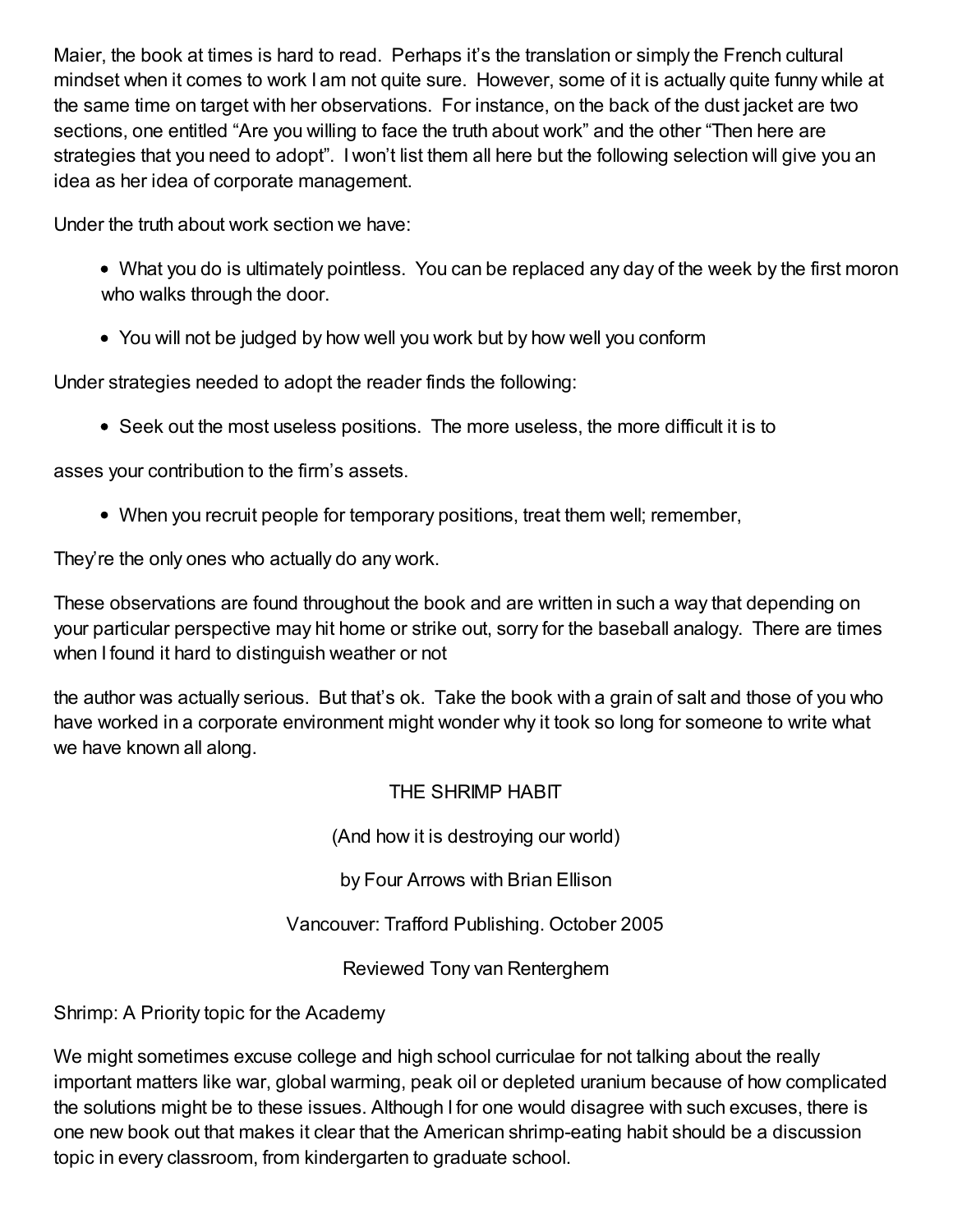This booklet, maybe even just its introduction, is intended to motivate most readers to stop eating shrimp, unless it comes from one of the few alternative sources that are not a travesty. And it works! I am already boycotting grocery stores restaurants and telling everyone I know. Eating shrimp (same as prawns) has major environmental and human rights consequences. Shrimp farms pollute are polluting marine environments, drinking water and agricultural lands with tons of chemicals, antibiotics and organic waste. Nearly 40 percent of the world's "ocean nurseries"- the mangrove swamps- have been eradicated by bull dozers making room for shrimp farms. This

loss of mangroves contributed significantly to the hundreds of thousands of deaths from the recent Tsunami! Indigenous communities have been forced off their lands around the world, and many have been murdered by hired guns for resisting. If all this is not bad enough, the shrimp that people consume from these farms might be detrimental to your health.

Shrimp trawling (as in "shrimp boats are a comin'") is as destructive as the farming industry. Trawling nets destroy ocean floor habitat, decimates natural food supplies, and wastefully kill a myriad of sea creatures. An average of 95 percent of what trawlers scoop up is not shrimp, but rather turtles, sea horses, juvenile red snappers, and many other important and endangered fish

whose dead bodies are generally thrown back into the ocean. (Fishing for wild shrimp represents 2 per cent of global seafood but one-third of total by-catch (accidental "by-product" of catching creatures other than what was intended.) The ratio of by-catch from shrimp fishing ranges from 5:1 in temperate zones to 10:1 and more in the tropics.

This needless ecological disaster is a world-wide phenomenon, but the good ol' USA is a major player. The shrimp industry in Texas alone is making in excess of thirty million dollars annually. George W. Bush has stumped the country in behalf of expanding these corporate get rich quick schemes. Seeking to tap into the world's fastest-growing food industry, he has supported

legislation for increasing fish and shrimp farms on and up to 200 miles out from U.S. shores. As per usual, the legislation sent to Congress contains no ecological protections, leaving it to the Secretary of Commerce to draft any rules "if the administration deems it necessary."

A more significant U.S. contribution to these problems is the fact that Americans consume fifty percent of the world's shrimp supply. Furthermore, most of the folks who eat shrimp are relatively well to do. It is not a food source for those in poverty.

All of this information will likely be news to you. In spite of thousands of scientific publications that reveal these facts, they rarely make it to the six o'clock news. It is not the kind of knowledge that mainstream media values. As long as the American, European and Japanese penchant for shrimp cuisine exists, there is money to be made. Why rock the shrimp boat? President

Bush has been stumping for shrimp farms in coastal Texas, despite the fact that much of the New Orleans disaster resulted from the commercial destruction of the Louisiana wetlands.

It is time for academic leadership to truly lead. This topic can be woven into many courses, from science and math to social studies and language arts. At the affordable price of less than 10 dollars, this booklet is sure to help students feel like there is indeed something they can do to make the world a